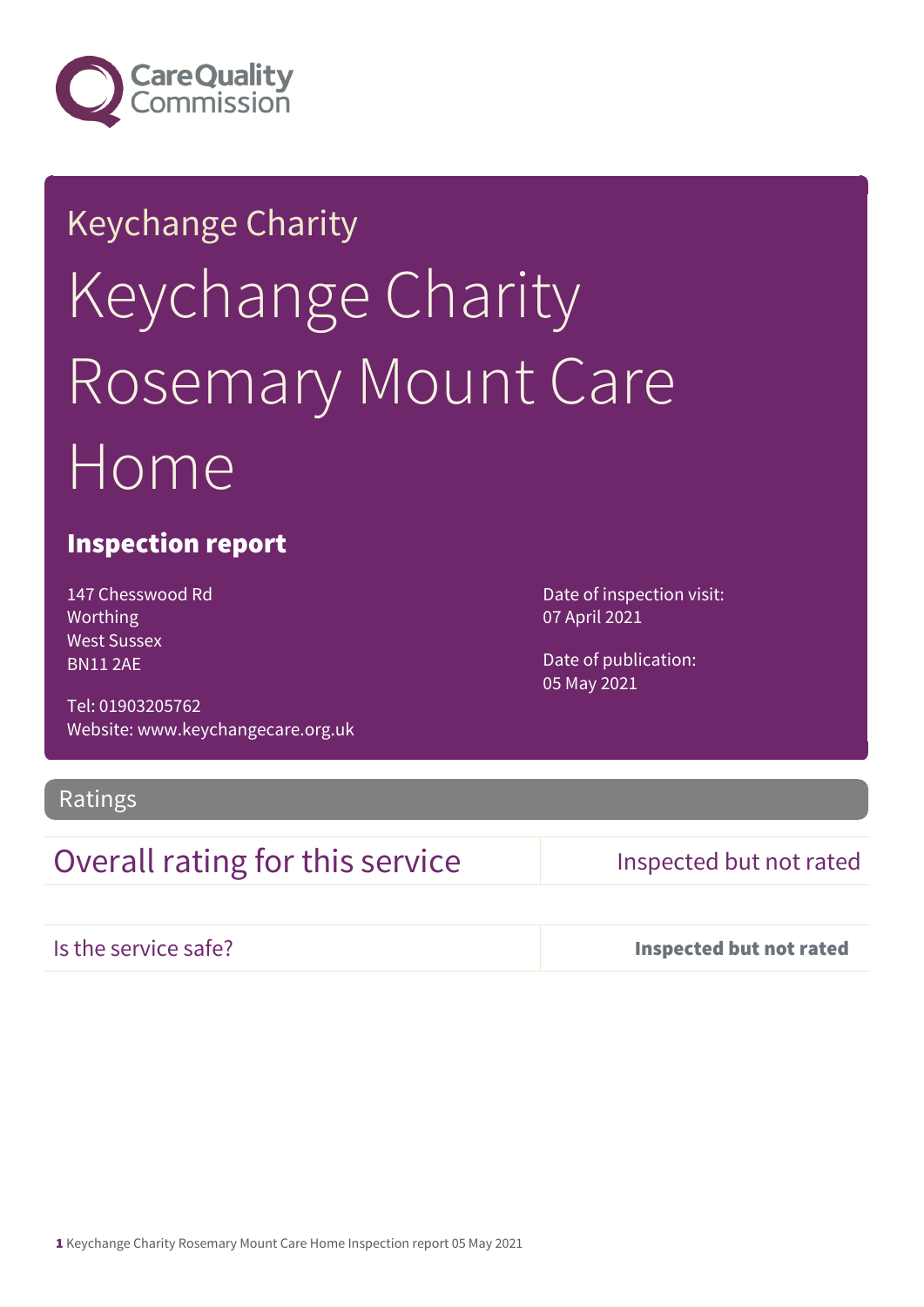## Summary of findings

### Overall summary

Keychange Charity Rosemary Mount Care Home is situated in Worthing, West Sussex. It is a residential care home providing accommodation and care for up to 29 people with a variety of care needs, including frailty of old age and dementia. At the time of the inspection there were 17 people living at the home.

We found the following examples of good practice.

The home had prepared for the possibility of an outbreak of COVID-19 and had implemented robust systems and practices to prevent the risk of the spread of infection. COVID-19 risk assessments and care plans ensured that people's support needs were met. The home was open to new admissions. Pre-admission assessments were completed and each person had to complete a 14-day isolation period, as well as being tested for COVID-19.

Information and guidance for visitors to the home was on display on the entrance door and reception area. Any visitors had to undertake a Lateral Flow Device (LFD) test and receive a negative result before being allowed into the home. Personal Protective Equipment (PPE) such as masks, aprons and gloves, were provided to visitors.

As much as possible, social distancing rules were followed. Staff took their breaks separately. Some furniture had been rearranged within the home to promote social distancing.

We observed staff wearing PPE around the home. Infection prevention and control (IPC) systems were appropriate and effective, and staff had completed training on this. For example, the infection control lead would assess staff competencies in donning and doffing of PPE and hand hygiene.

People and staff were regularly tested for COVID-19. People undertook a Polymerase Chain Reaction (PCR) test every 28 days, and staff completed twice weekly LFD tests. Each person had a COVID-19 care plan and within this people's daily observations were recorded. The observations, such as temperature checks and oximeter readings, could help detect any early symptoms of COVID-19.

We observed areas around the home were very clean, and equipment, such as mobile hoists, were cleaned between use. Furniture that had been recently cleaned displayed 'I am clean' stickers. Cleaning schedules in bathrooms showed when the room had last been cleaned and were signed by a member of the housekeeping staff. When cleaning tasks had been completed, these were logged onto the home's system and this was shown to us.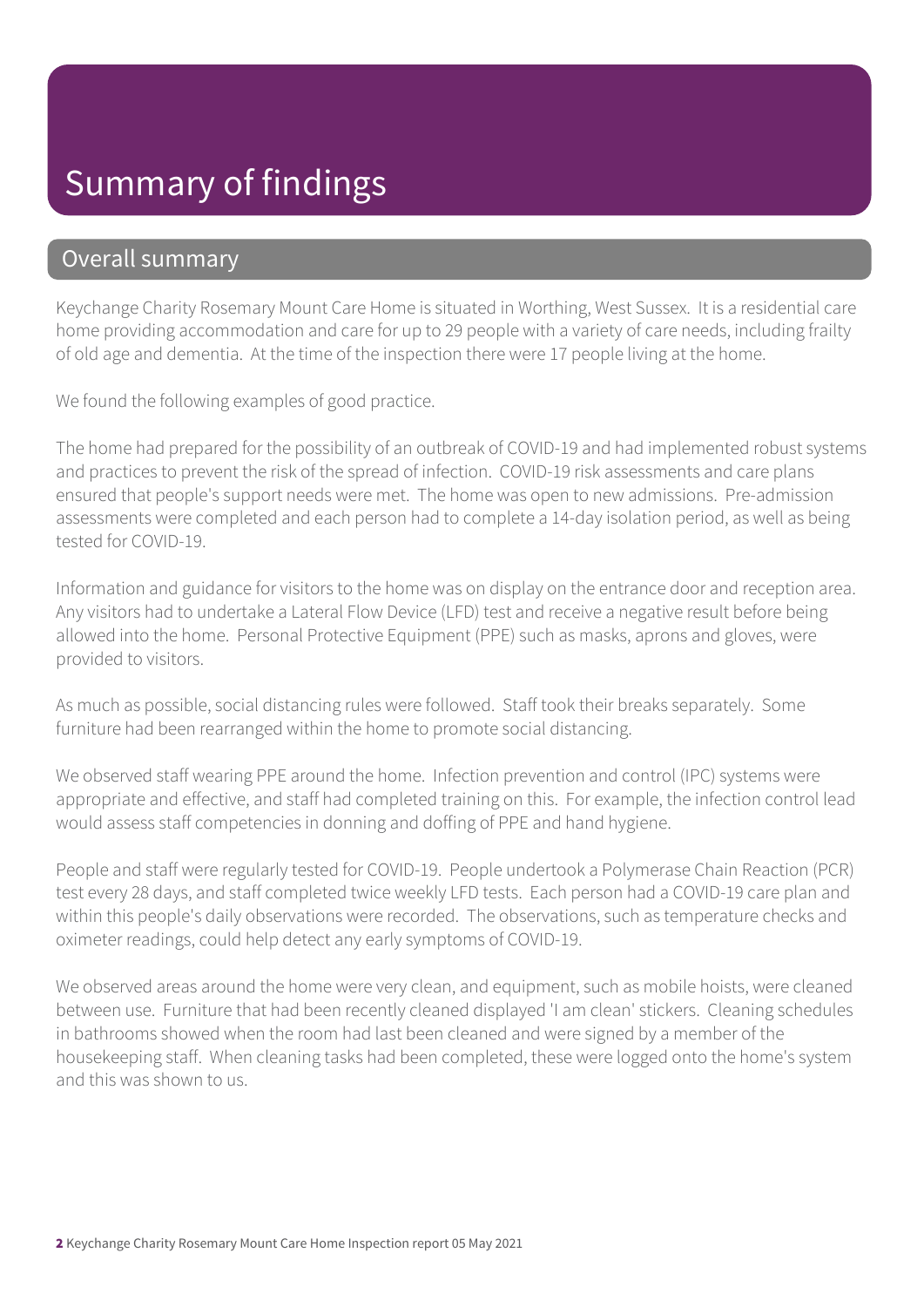## The five questions we ask about services and what we found

We always ask the following five questions of services.

Further information is in our detailed findings below.

Is the service safe? Inspected but not rated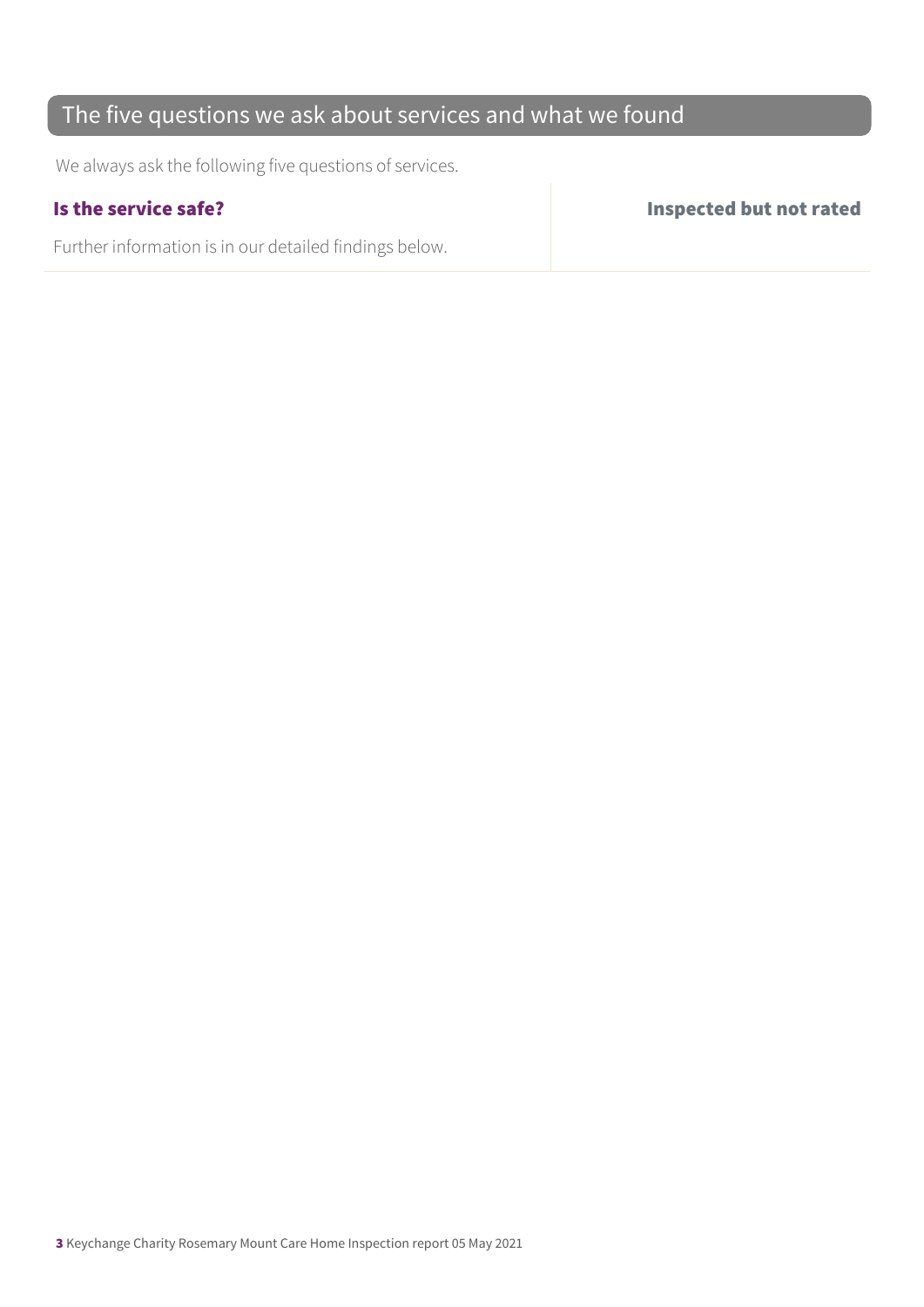

# Keychange Charity Rosemary Mount Care Home

Detailed findings

# Background to this inspection

We carried out this inspection under Section 60 of the Health and Social Care Act 2008 as part of our regulatory functions. This inspection was planned to check whether the provider is meeting the legal requirements and regulations associated with the Health and Social Care Act 2008.

As part of CQC's response to the COVID-19 pandemic we are looking at the preparedness of care homes in relation to infection prevention and control. This was a targeted inspection looking at the infection control and prevention measures the provider has in place.

This inspection took place on 7 April 2021 and was announced.